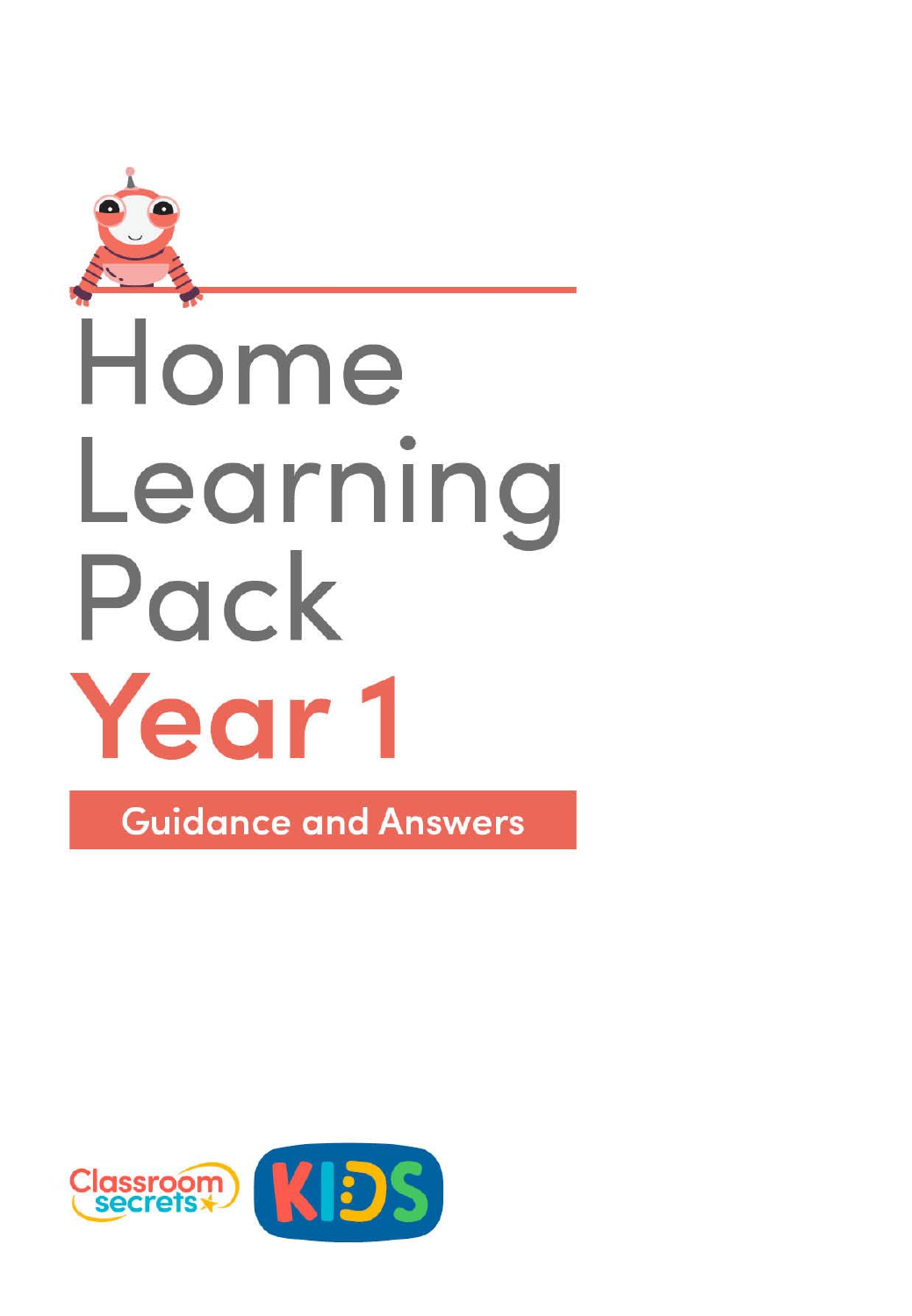## **Answers – Developing One More One Less**

#### **Varied Fluency 1a. 37 2a. One more is 37. One less is 35. 3a. There are 27 beads. One more than 27 is 28. 4a. 45**

#### **Reasoning and Problem Solving**

**1a. Tom is incorrect. He has counted 10 more than 22.**

**2a. B is the odd one out because it shows one more than 27. A and C show one more than 37.** 

**3a. Esme is correct because both representations show one less than 29.** 

## **Answers – Developing One More One Less**

#### **Varied Fluency 1b. 16 2b. One more is 23. One less is 21. 3b. There are 33 beads. One less than 33 is 32. 4b. 26**

## **Reasoning and Problem Solving**

**1b. Theo is incorrect. He has counted one less and one less again.**

**2b. C is the odd one out because it shows one less than 20. A and B show one less than 16.** 

**3b. Ben is incorrect. The ten frames show one less than 45. The number track shows one less than 46.**

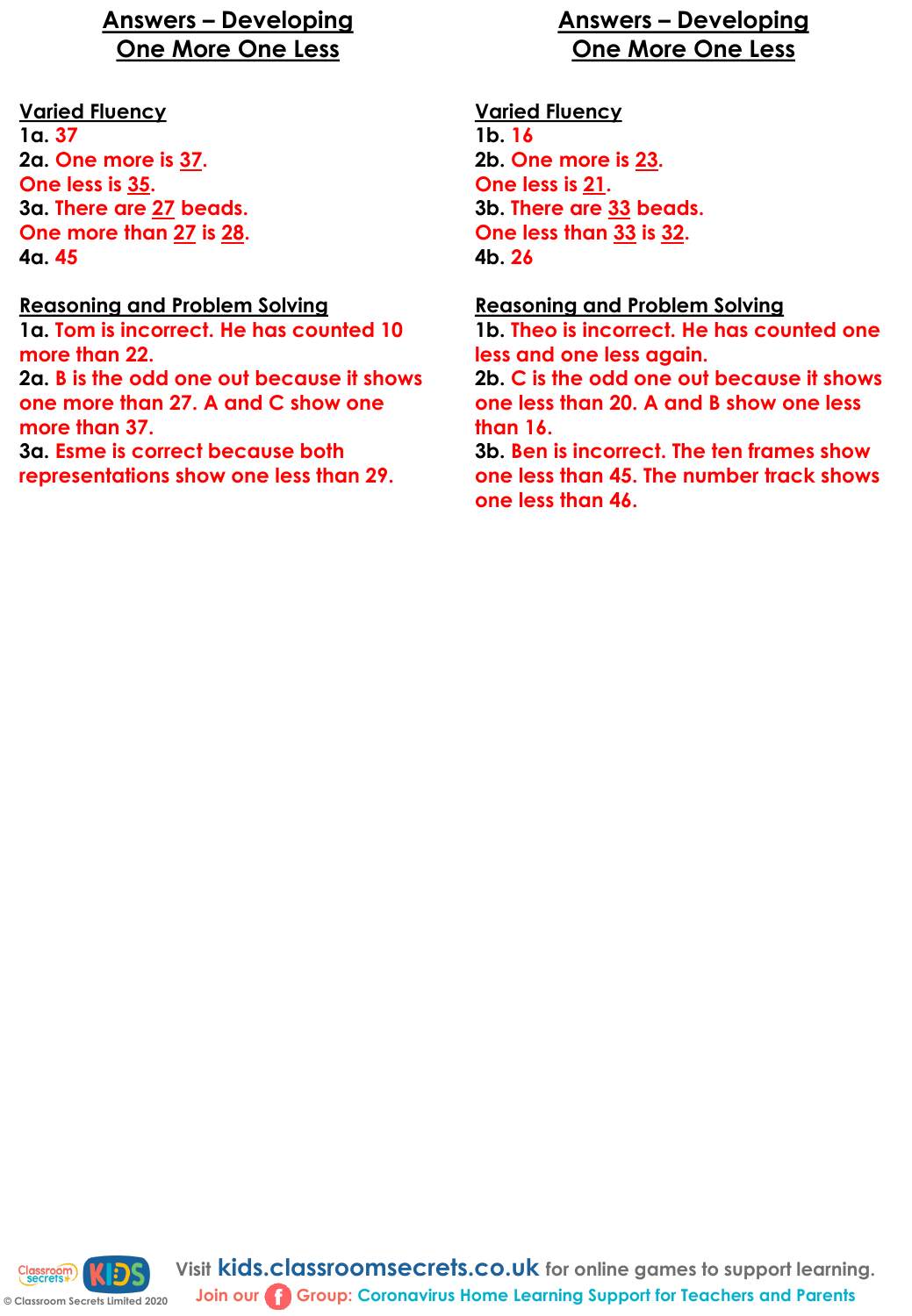## **Answers – Expected One More One Less**

#### **Varied Fluency 1a. 31 2a. One more is 32. One less is 30. 3a. There are 43 straws. One more than 43 is 44. One less than 43 is 42. 4a. 39**

#### **Reasoning and Problem Solving**

**1a. Abra is incorrect. He has counted one less than 44.**

**2a. A is the odd one out because it shows one more than 38. B and C show one more than 34.** 

**3a. Stan is incorrect. He has shown one less than 39.**

## **Answers – Expected One More One Less**

**Varied Fluency 1b. 38 2b. One more is 41. One less is 39. 3b. There are 29 straws. One more than 29 is 30. One less than 29 is 28. 4b. 39**

**Reasoning and Problem Solving 1b. Luca is incorrect. He has counted three less than 25.**

**2b. B is the odd one out because it shows one less than 26. A and C show one less than 28.**

**3b. Emma is incorrect. She has shown one less than 31.**

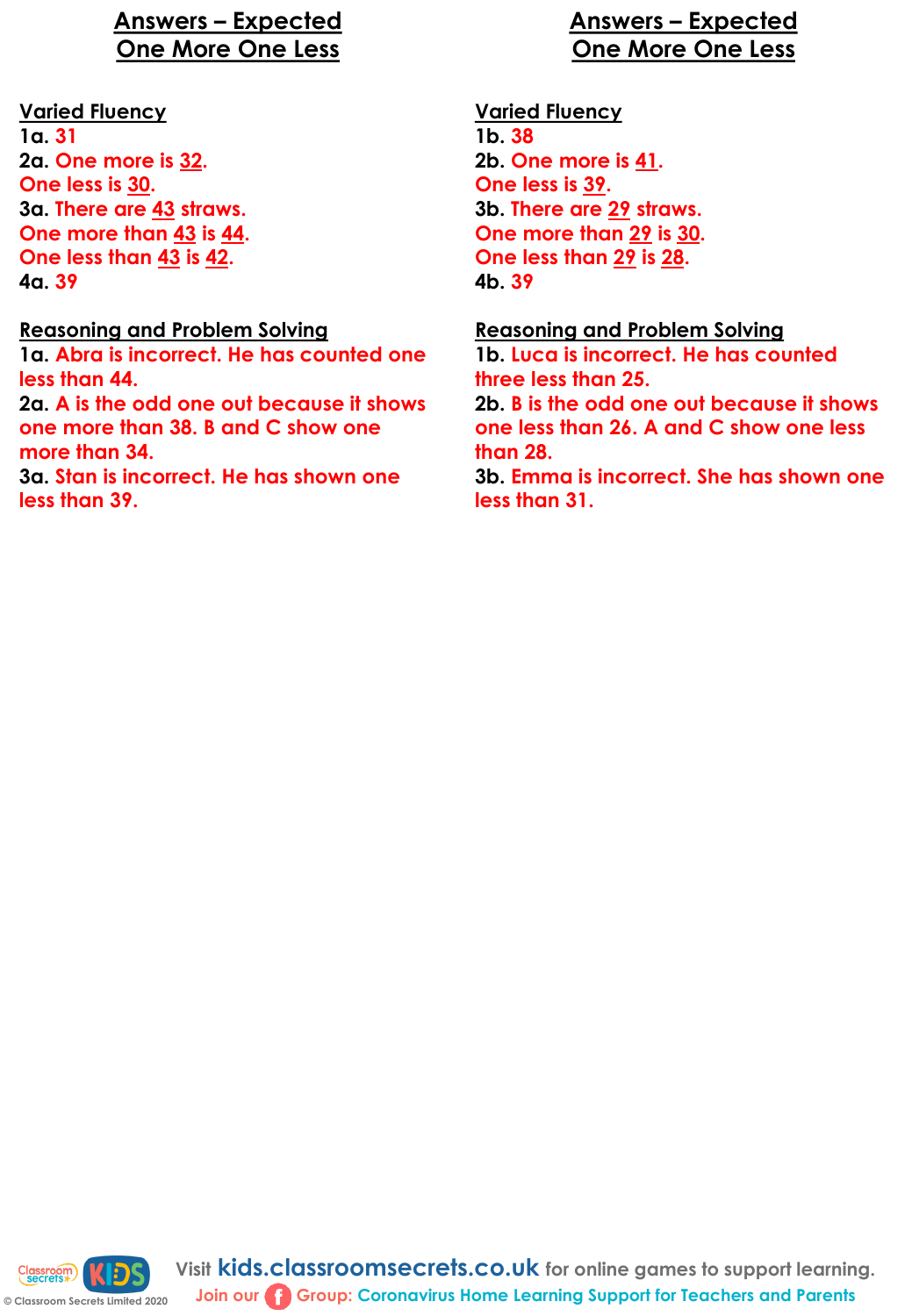## **Answers – Greater Depth One More One Less**

#### **Varied Fluency 1a. 49 2a. One more is 30. One more again is 31. 3a. The number is 35. One more than 35 is 36. One more again is 37. 4a. 39**

#### **Reasoning and Problem Solving**

**1a. Tess is incorrect. She has worked out two more and two more again. 2a. A is the odd one out because it shows one more and one more again than 30. B and C show one more and one more again than 29.**

**3a. Theo is incorrect. He has shown one less than 29.**

## **Answers – Greater Depth One More One Less**

#### **Varied Fluency 1b. 23 2b. One less is 30. One less again is 29. 3b. The number is 29. One less than 29 is 28. One less again is 27. 4b. 29**

#### **Reasoning and Problem Solving**

**1b. Gus is incorrect. He has worked out three less than 25.**

**2b. B is the odd one out because it shows one less than 48. A and C show one less and one less again than 48.**

**3b. Isla is incorrect. She has shown one less than and one less again than 40.**

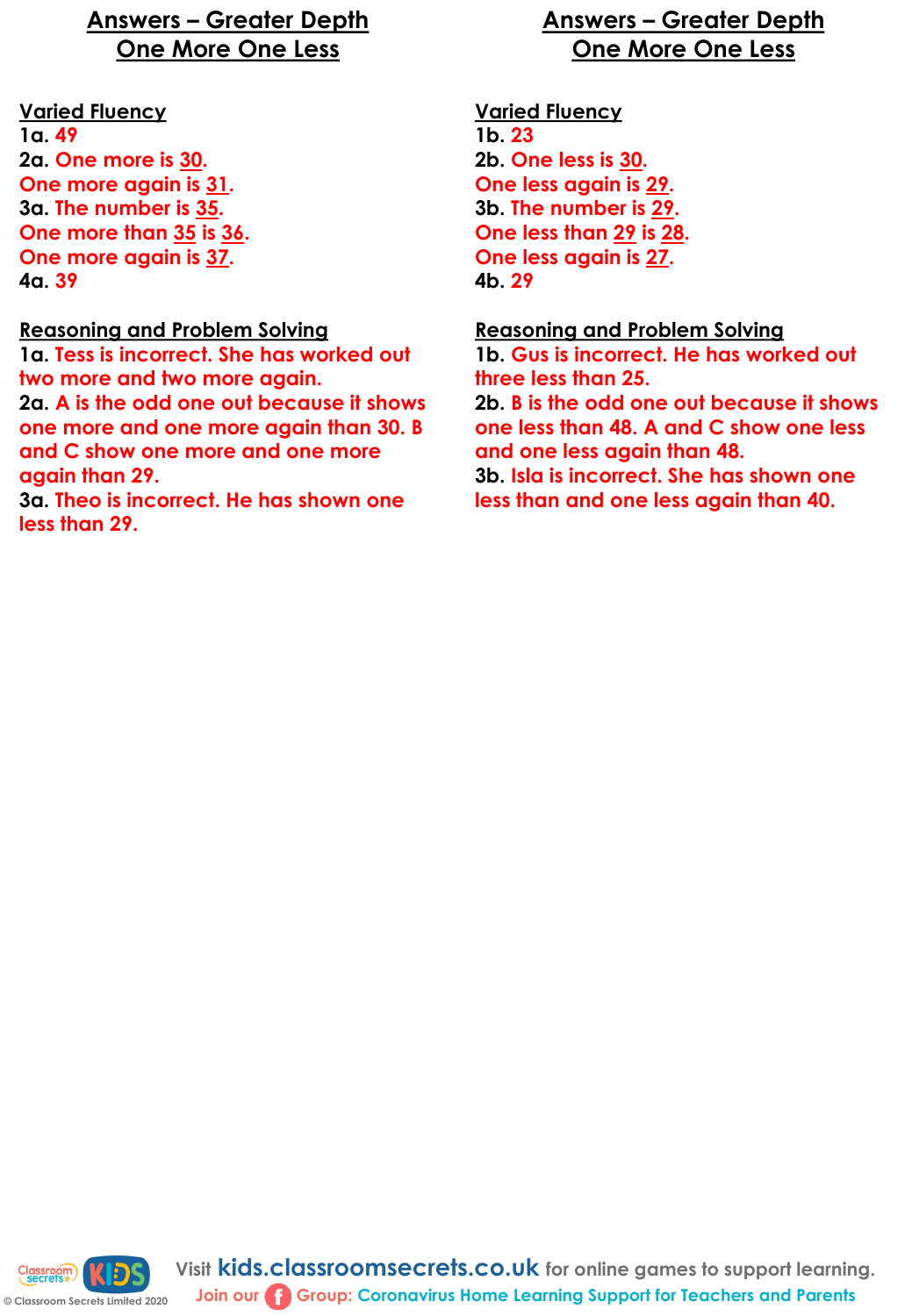## **Answers – Developing Tens and Ones**

**Varied Fluency 1a. 1 ten and 2 ones. 2a. 1 ten and 1 one:** 

**3a. True 4a. 15** → **1 ten and 5 ones; 13** → **1 ten and 3 ones; 11** → **1 ten and 1 one**

**Reasoning and Problem Solving**

**1a. 2 ones 2a. A because it has partitioned 11. Both B and C have partitioned the number 13. 3a. Tom is correct because 14 is the same as 1 ten and 4 ones. They already have 1 ten and 2 ones, so they need 2 more ones.**

## **Answers – Developing Tens and Ones**

**Varied Fluency 1b. 1 ten and 5 ones. 2b. 1 ten and 4 ones: 3b. True 4b. 14** → **1 ten and 4 ones; 10** → **1 ten;** 

 $12 \rightarrow 1$  ten and 2 ones

**Reasoning and Problem Solving**

**1b. 1 one 2b. C because it has partitioned 10. Both A and B have partitioned the number 11. 3b. Kat is correct because 13 is the same as 1 ten and 3 ones. They already have 1 ten and 2 ones, so they need 1 more one.**

**© Classroom Secrets Limited 2020 Visit kids.classroomsecrets.co.uk for online games to support learning. Join our Group: Coronavirus Home Learning Support for Teachers and Parents**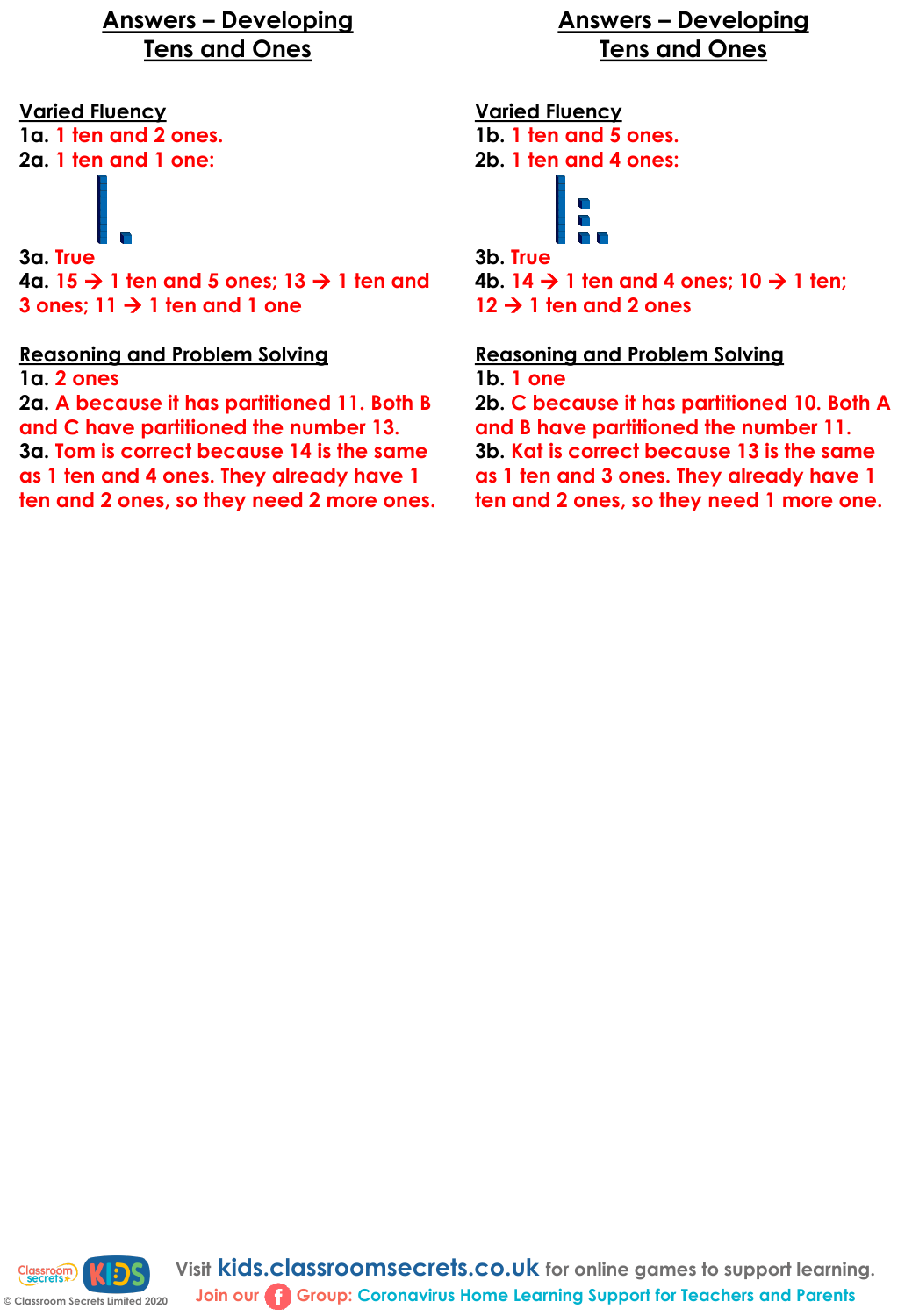## **Answers – Expected Tens and Ones**

**Varied Fluency 1a. 1 ten and 6 ones. 2a. 1 ten and 7 ones:**



**3a. True 4a. 14** → **1 ten and 4 ones; 11** → **1 ten and 1 one; 17** → **1 ten and 7 ones**

**Reasoning and Problem Solving**

**1a. 6 ones 2a. C because it has partitioned 11. Both A and B have partitioned the number 12. 3a. Holly is correct because 15 is the same as 1 ten and 5 ones. They already have 1 ten and 3 ones, so they need 2 more ones.**

## **Answers – Expected Tens and Ones**

**Varied Fluency 1b. 1 ten and 8 ones. 2b. 1 ten and 5 ones:**



**3b. True 4b. 20** → **2 tens; 19** → **1 ten and 9 ones; 12** → **1 ten and 2 ones**

### **Reasoning and Problem Solving**

**1b. 1 one**

**2b. A because it has partitioned 14. Both B and C have partitioned the number 15. 3b. Shan is correct because 18 is the same as 1 ten and 8 ones. They already have 8 ones, so they need to add 1 ten.**

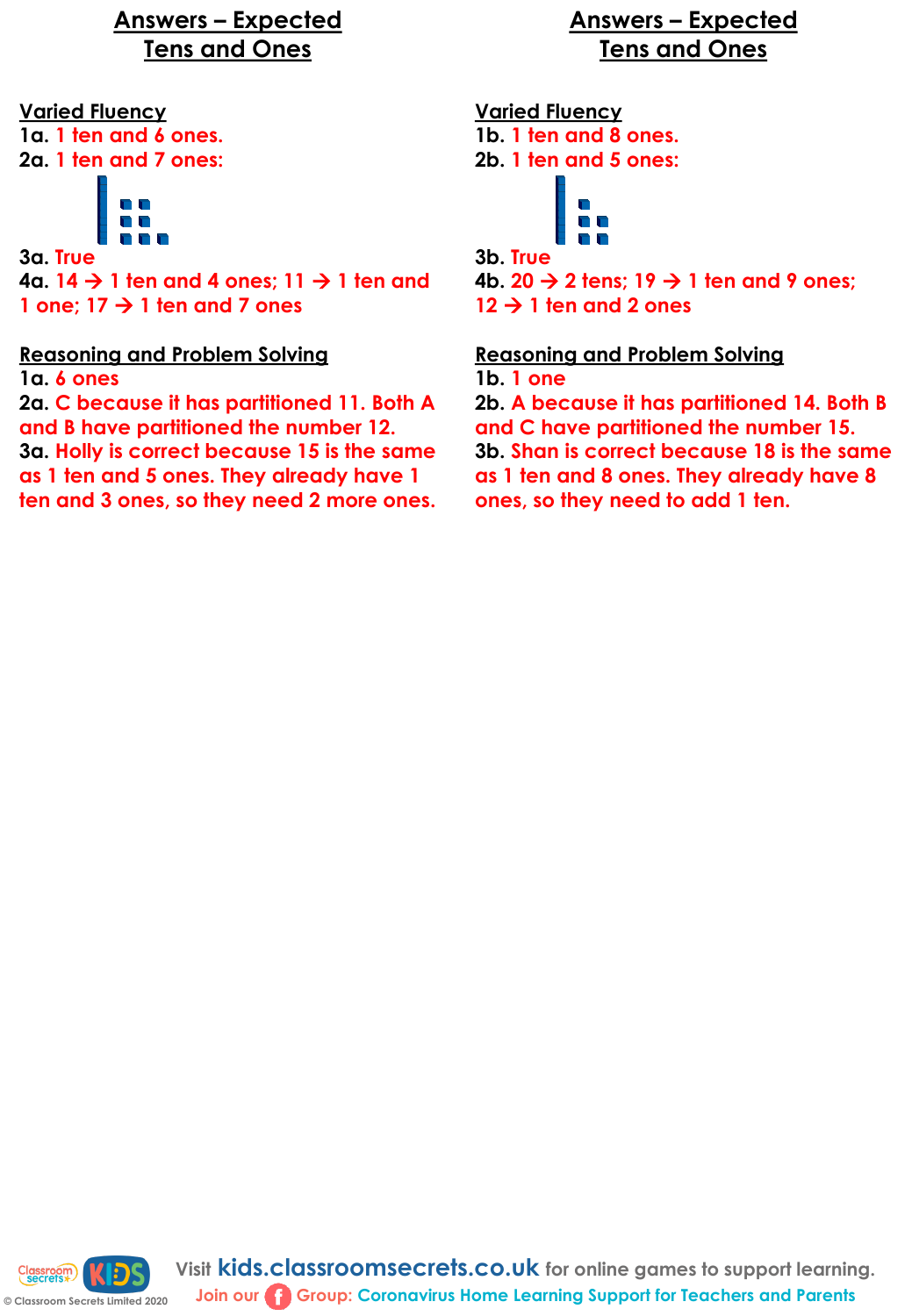## **Answers – Greater Depth Tens and Ones**

**Varied Fluency 1a. 1 ten and 7 ones. 2a. 1 ten and 1 one:**

## **3a. True**

**4a. 12** → **1 ten and 2 ones; fourteen** → **1**  ten and 4 ones;  $20 \rightarrow 2$  tens

#### **Reasoning and Problem Solving**

**1a. 1 one**

**2a. B because it has partitioned 16. Both A and C have partitioned the number 15. 3a. Roz is correct because 20 is the same as 2 tens. They already have 1 ten, so they need to add 1 more ten.**

## **Answers – Greater Depth Tens and Ones**

**Varied Fluency 1b. 2 tens. 2b. 1 ten and 9 ones:**



**3b. False. Thirteen has 1 ten and 3 ones. 4b. eleven** → **1 ten and 1 one; 17** → **1 ten and 7 ones; sixteen** → **1 ten and 6 ones**

#### **Reasoning and Problem Solving**

**1b. 1 ten**

**2b. B because it has partitioned 20. Both A and C have partitioned the number 19. 3b. Jin is correct because 16 is the same as 1 ten and 6 ones. They already have 1 ten and 3 ones, so they need 3 more ones**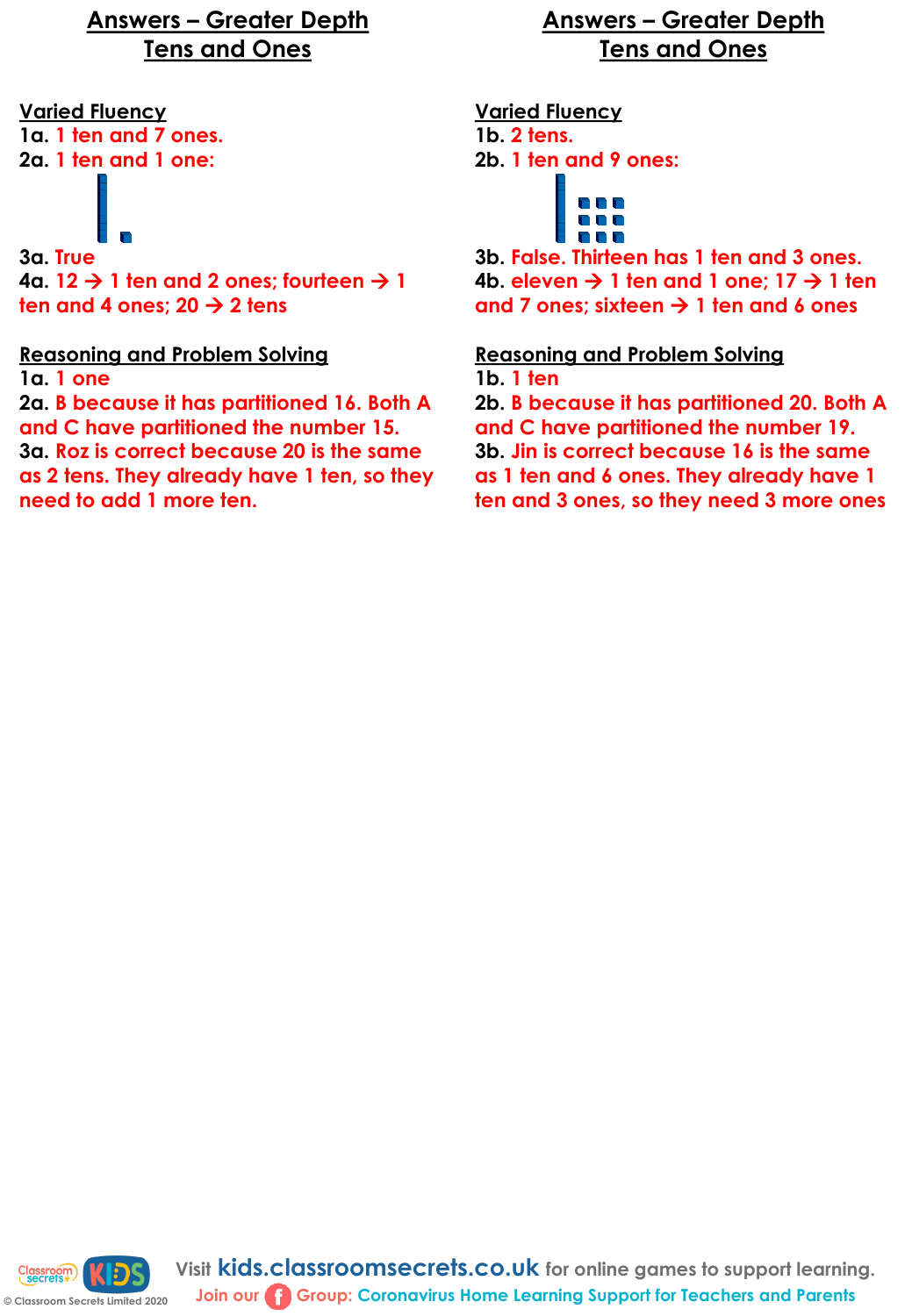

© Classroom Secrets Limited 2020 **© Classroom Secrets Limited 2020**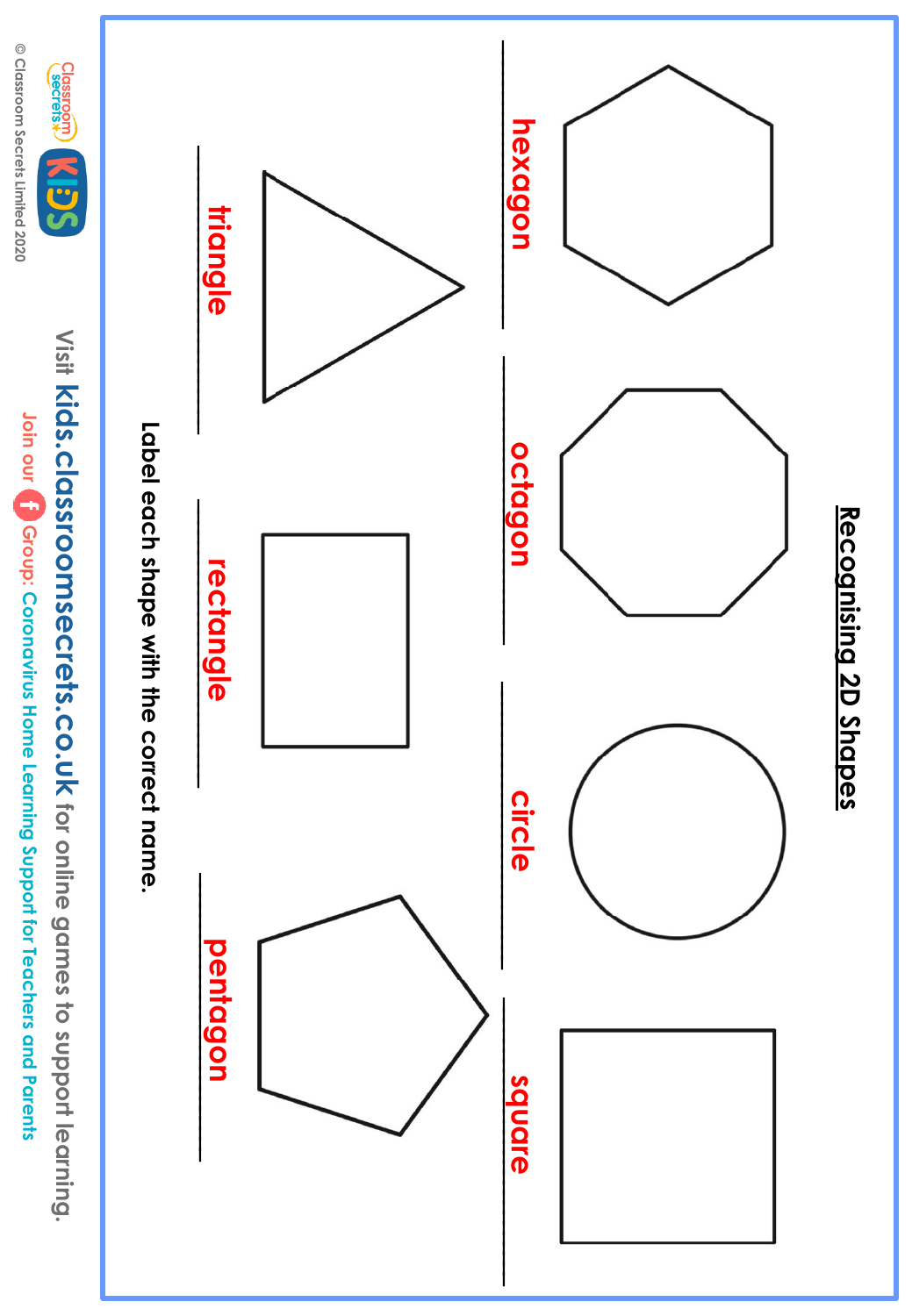## **Count in 5s**

**1. Mrs. Zuk is taking some aliens on a trip to the space farm. She needs to order wellies for each alien.**



**More than 3 aliens are going on the trip. She has space for up to 10 aliens on her spaceship.**

| <b>Order Form</b>       |                       |
|-------------------------|-----------------------|
| No. of aliens attending | No. of wellies needed |
|                         |                       |
|                         | 10                    |
|                         | 15                    |
|                         | 20                    |
|                         | 75                    |



DP

DP

**Explore how many wellies she might need in total. Various answers, for example: 6 aliens = 30 wellies; 7 aliens = 35 wellies; 8 aliens = 40 wellies; two other examples shown above.**

**2. Stand in a circle with up to 4 friends. Put your hands in front of you, fists closed.**



**that player gets a point.**

**© Classroom Secrets Limited 2020**

**Various answers, one example shown above.**

**Visit kids.classroomsecrets.co.uk for online games to support learning. Join our Group: Coronavirus Home Learning Support for Teachers and Parents**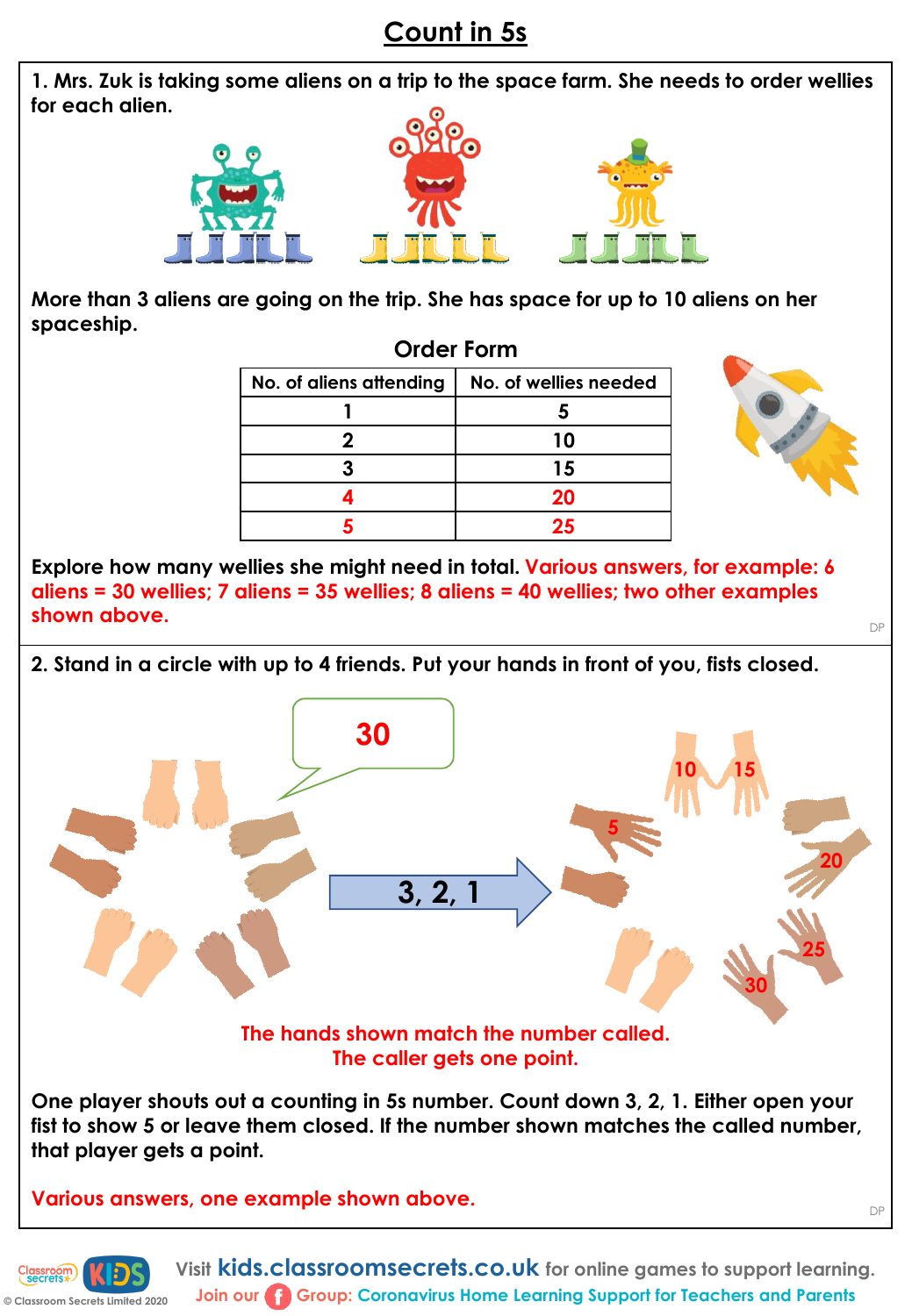### **Answers – Developing Capital Letters to Start Sentences 2**

#### **Varied Fluency**

1a. her leg is stuck in a box.; the egg is big **and round.**

**2a. His coat is red.; Pat the cat.**

**3a. The moon is big.; She likes to play. 4a. A**

### **Application and Reasoning**

**1a. Yes because 'put' is the first word in the sentence, and Jim has used a capital letter.**

**2a. The dog is black.**

**3a. Various answers, for example: He can kick it.; He can kick it in the net.; He can kick it into the goal.**

## **Answers – Developing Capital Letters to Start Sentences 2**

#### **Varied Fluency**

**1b. it was a fun day.; put the peg in the tray.**

**2b. The pig can dig.; Eat the plum.**

**3b. Ask your dad.; Look at the trees.**

**4b. C**

#### **Application and Reasoning**

**1b. No because 'her' is the first word in the sentence, so it needs a capital letter. 'Tent' does not need a capital letter.**

**2b. A frog is green.**

**3b. Various answers, for example: He pet the cat.; He can pet the cat.; He will pet the cat.**

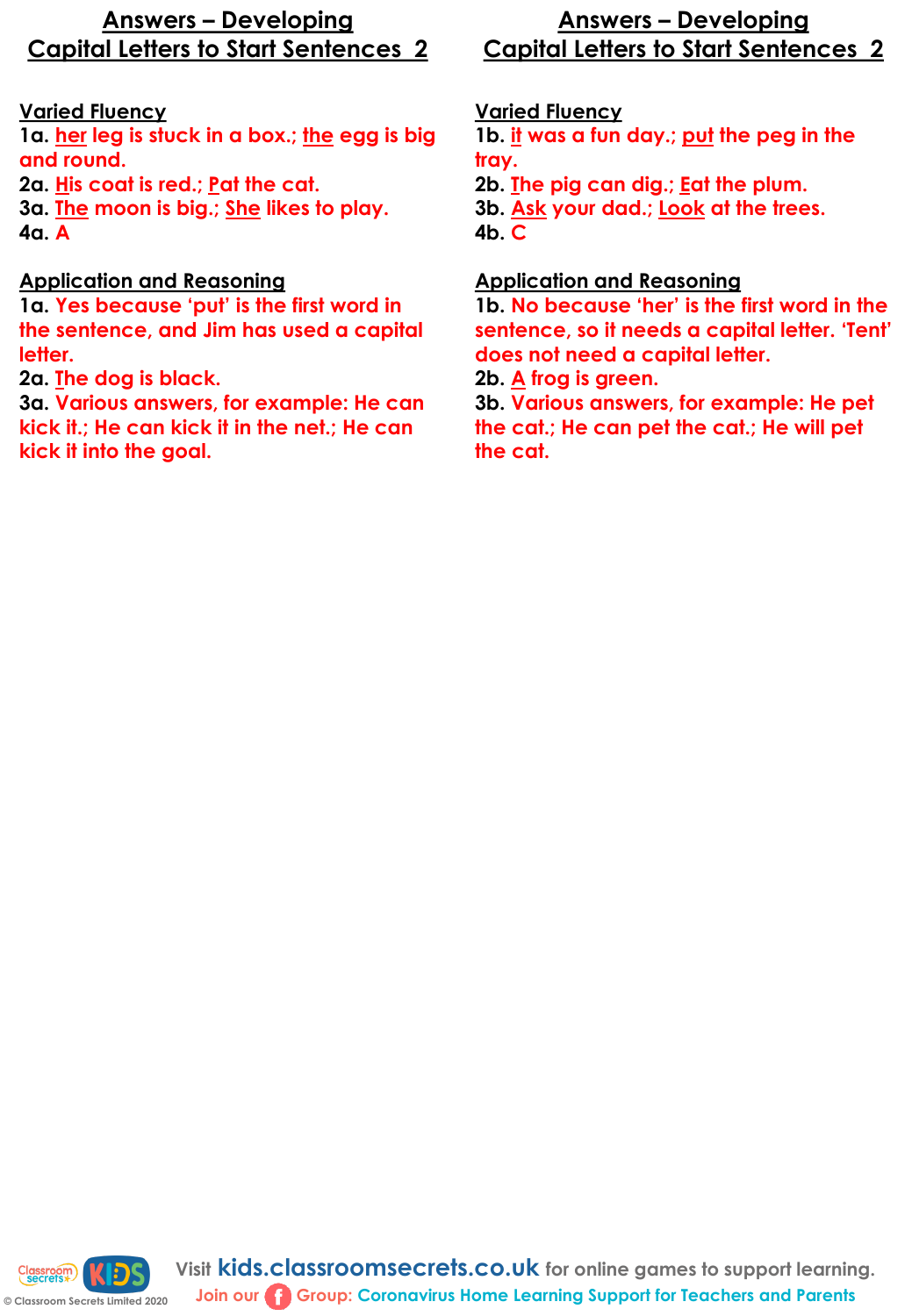### **Answers – Expected Capital Letters to Start Sentences 2**

#### **Varied Fluency**

**1a. the wheel is broken and I can't fix it.; look at that big fish in the pond! 2a. Five is more than four.; Fetch your hat and scarf.**

**3a. Come to my house.; Draw a green bird.**

**4a. B**

## **Application and Reasoning**

**1a. No because 'you' is the first word in the sentence, so it needs a capital letter. 2a. Mum said we can go to the zoo. 3a. Various answers, for example: She painted and I helped.; I painted and she helped.; She painted a picture and I helped her.**

## **Answers – Expected Capital Letters to Start Sentences 2**

#### **Varied Fluency**

1b. she dropped the coin in the sea.; the **doctor looked in my mouth. 2b. The train came but I was late.; Dogs are good pets.**

**3b. We like school.; She went to the shop. 4b. A**

#### **Application and Reasoning**

**1b. No because 'we' is the first word in the sentence, so it needs a capital letter. 'The' does not need a capital letter.**

**2b. She fell over and I helped her.**

**3b. Various answers, for example: He likes to dance and sing to songs.; He likes to sing and dance to songs.; He likes to sing and dance to songs in his room.**

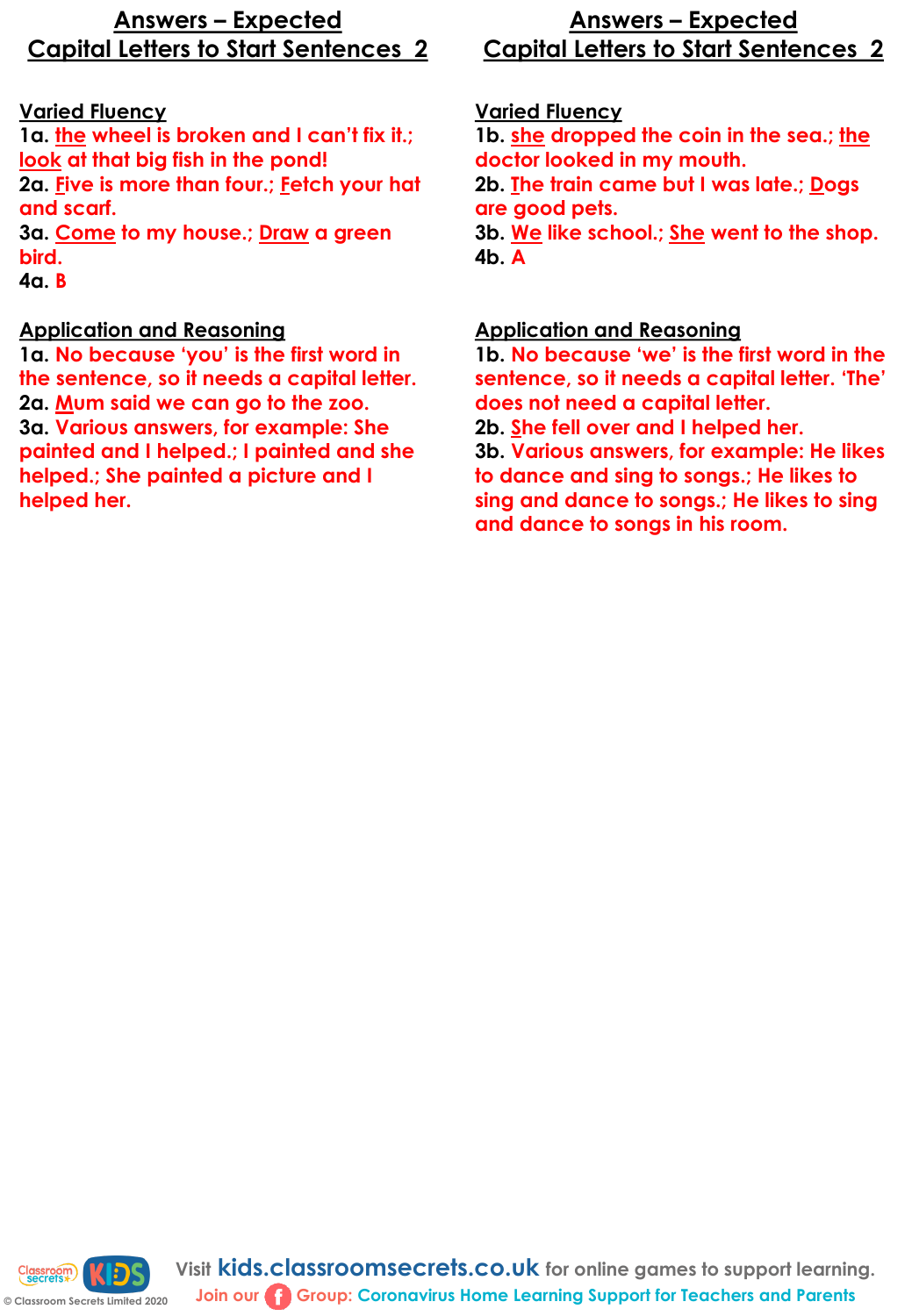### **Answers – Greater Depth Capital Letters to Start Sentences 2**

#### **Varied Fluency**

**1a. on Friday, I travelled down a bumpy road.; the girl forgot her sports kit so she couldn't play football.**

**2a. Join in with the class on Monday.; Your horse is very frisky.**

**3a. My birthday is in March.; Ride the bike safely.**

**4a. A**

#### **Application and Reasoning**

**1a. No because although she has capitalised 'jump' correctly, 'quickly' does not need a capital letter.** 

**2a. Nana and I like to do gardening.** 

**3a. Various answers, for example: Every Tuesday, she fed the cow.; She fed the cow every Tuesday.; Every Tuesday, she visited the cow and fed him.**

## **Answers – Greater Depth Capital Letters to Start Sentences 2**

#### **Varied Fluency**

1b. the best month of the year is June.; the **jelly was disgusting and I did not enjoy it. 2b. Go and get your football.; Reading is fun and I read every night.**

**3b. June is the sixth month.; Under the bed is a mess.**

**4b. C**

#### **Application and Reasoning**

**1b. No because 'sometimes' is the first word in the sentence, so it needs a capital letter.**

**2b. Kate and I went swimming on Monday.; On Monday, Kate and I went swimming.**

**3b. Various answers, for example: He had some difficult sums but I helped him.; He had some difficult work to complete but I helped him.; He had some difficult calculations but I helped him.** 

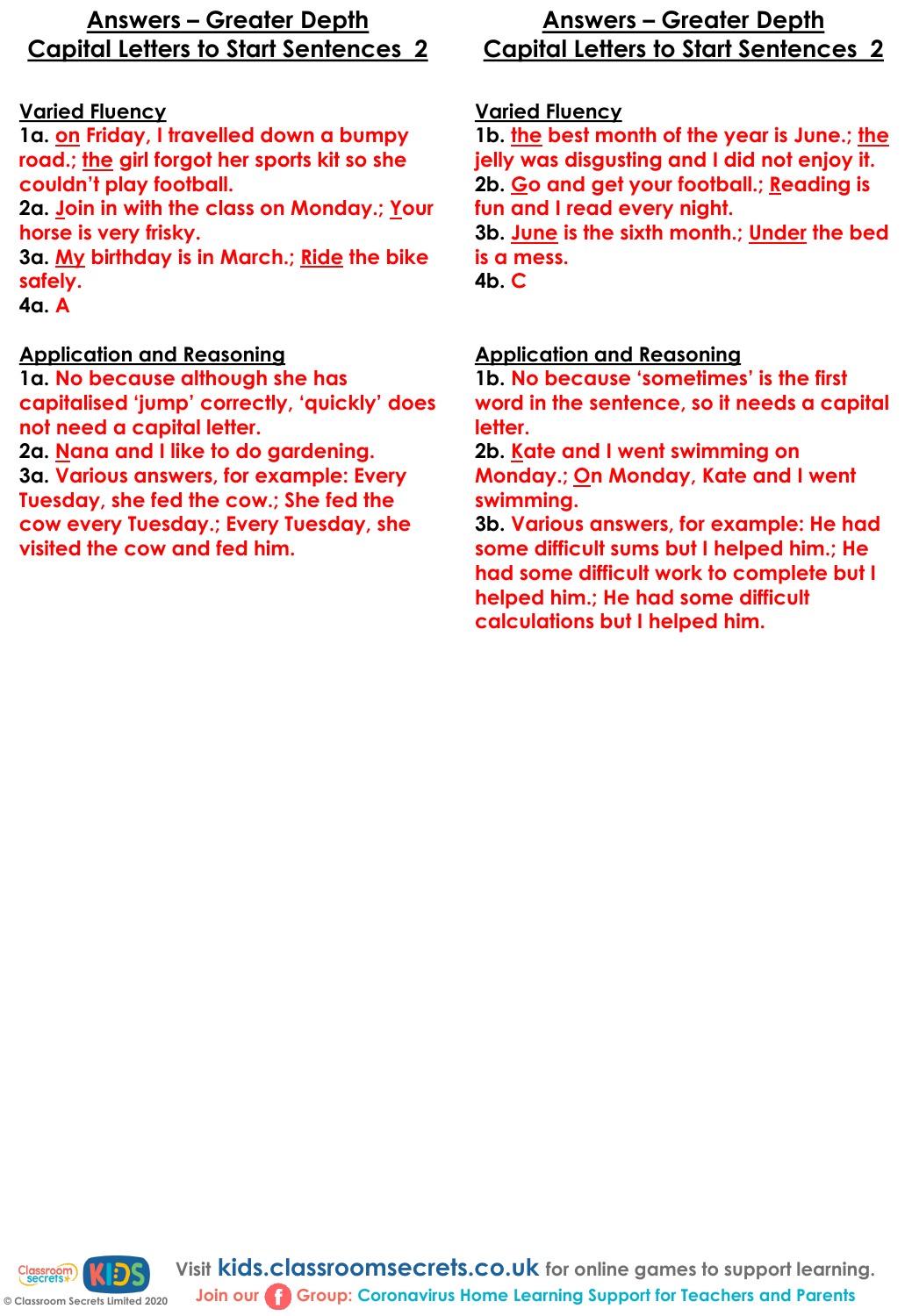## **Answers – Developing Using Questions**

### **Varied Fluency**

**1a. Question opener – what, how, why; Not a question opener – garden, pen, book 2a. Where 3a. When did you get there?**

**4a. B**

#### **Application and Reasoning**

**1a. Her question doesn't make sense, because she has used the wrong question opener. She could have used how, where or who.** 

**2a. What is your name?**

**3a. No, because A is asking which person is being talked to; B is asking what animal/plant/thing is being talked to.**

## **Answers – Developing Using Questions**

**Varied Fluency** 

**1b. Question opener – where, when, who; Not a question opener – desk, seat, paper 2b. Why 3b. What did they leave? 4b. C**

**Application and Reasoning**

**1b. Her question doesn't make sense, because she has used the wrong question opener. She could have used where, why or when.**

**2b. How old are you?**

**3b. No, because A is asking what time; B is asking what transport.**

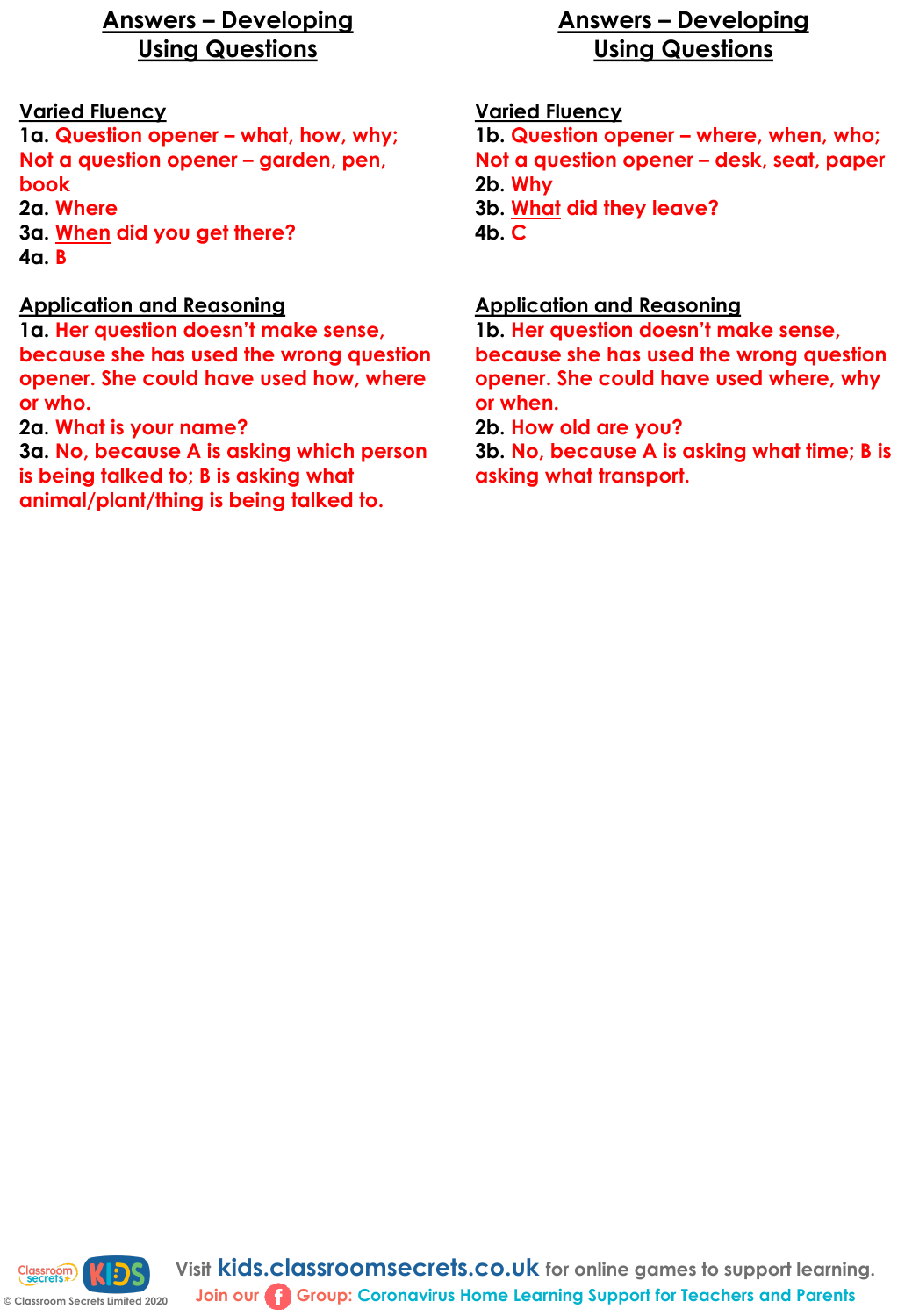## **Answers – Expected Using Questions**

#### **Varied Fluency**

**1a. Questions opener – are, may, if; Not a question opener – pen, school, pencil 2a. Do 3a. Can I have an apple please? 4a. C**

#### **Application and Reasoning**

**1a. Her question doesn't make sense, because she has used the wrong question opener. She could have used 'Are you going to play football?'.**

**2a. Could you open the door for me please?** 

**3a. No, because A is asking if you have a sticker; B is asking if you are allowed to have a sticker.**

## **Answers – Expected Using Questions**

**Varied Fluency** 

**1b. Question opener – should, could, do; Not a question opener – table, board, chair 2b. Could 3b. Should we go home now? 4b. A**

**Application and Reasoning**

**1b. His question doesn't make sense, because he has used the wrong question opener. He could have used 'Do you like fish and chips?'.**

**2b. Would you like to play outside? 3b. No, because A is asking for some grapes; B is wondering if you should have some grapes.**

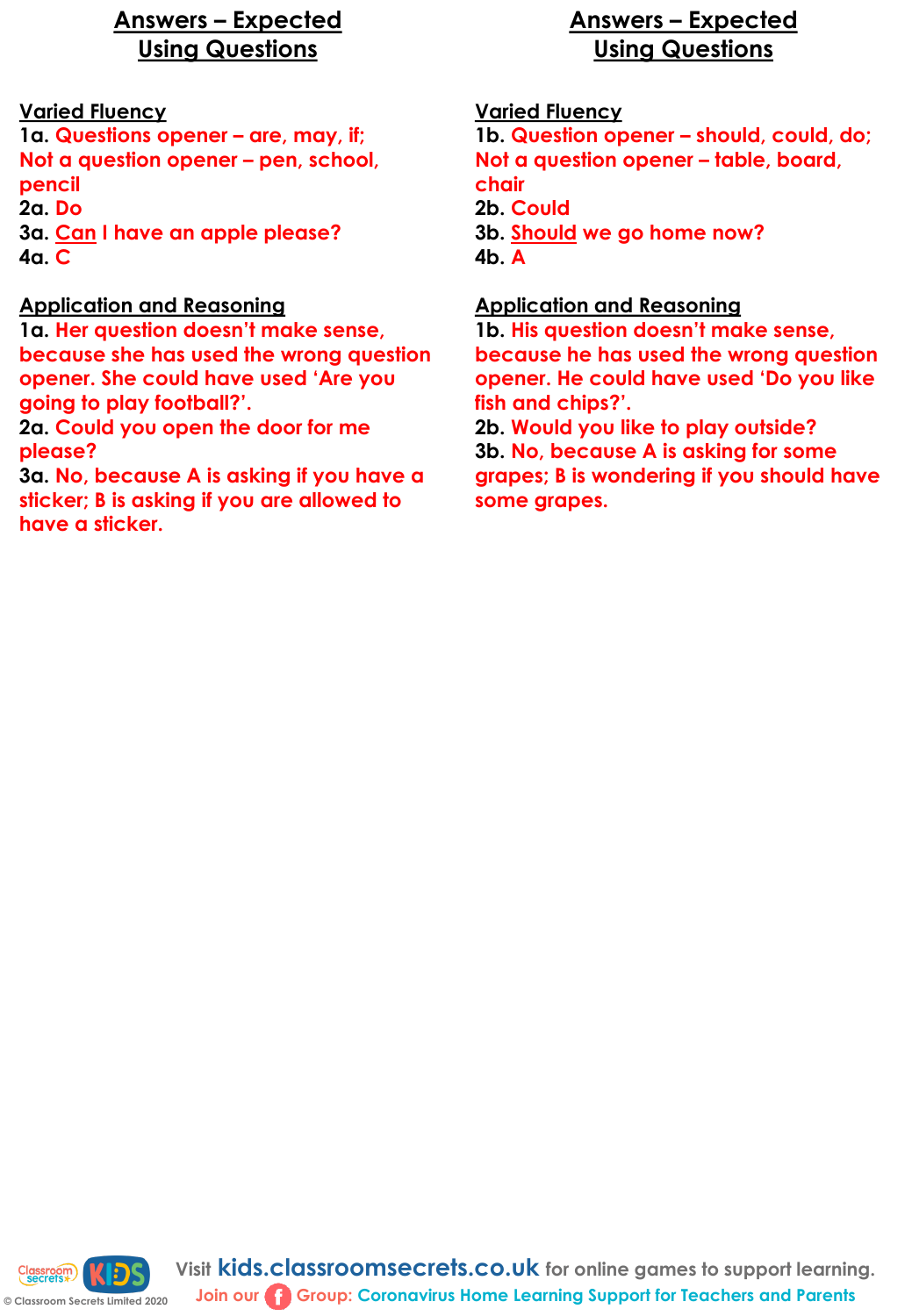## **Answers – Greater Depth Using Questions**

#### **Varied Fluency**

**1a. Question opener – which, could, whose; Not a question opener – but, village, jacket 2a. She asked if we knew where the nearest station was. 3a. Various answers, for example:** 

**may, could, should 4a. B**

#### **Application and Reasoning**

**1a. His question doesn't make sense, because he has used the wrong question opener. He could have used 'Can dogs bark?' or 'Do dogs bark?'.**

**2a. Various answers, for example: Could you tell me what we should be doing now please?**

**3a. No, because A is asking you to choose from books in general; B is asking you to choose a person's book.**

## **Answers – Greater Depth Using Questions**

**Varied Fluency 1b. Question opener – would, does, should; Not a question opener – children, because, beautiful 2b. They asked if I knew what time it was. 3b. Various answers, for example: can, should, what if 4b. B**

#### **Application and Reasoning**

**1b. Her question doesn't make sense, because she has used the wrong question opener. She could have used 'Can birds fly?' Or 'Which birds fly?'.**

**2b. Various answers, for example: Do you know which football team they support? 3b. No, because A is asking if you ever play; B is asking if you are able to play.**

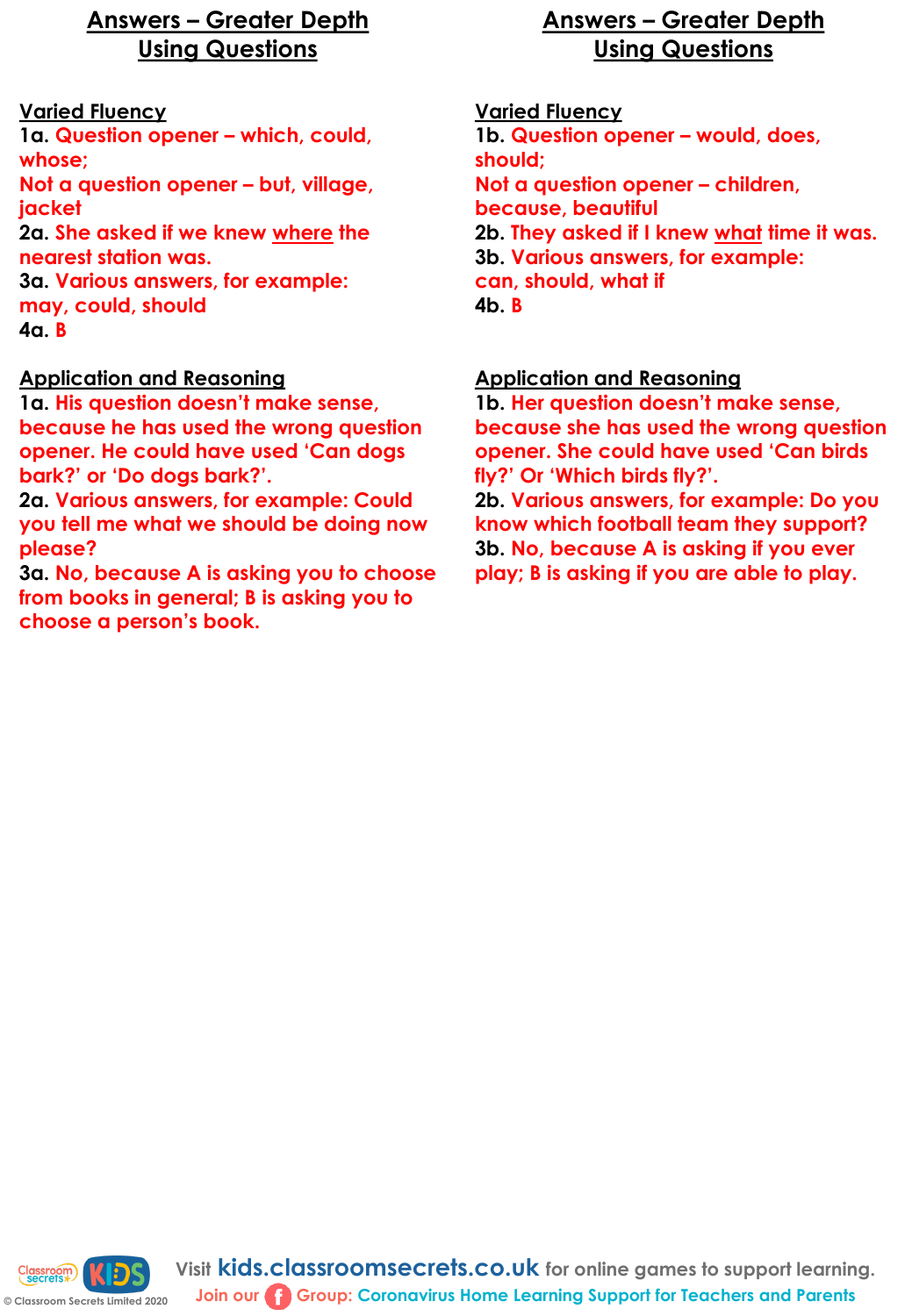## **How to Make Pancakes – Follow-Up Work – Answers**

**What type of text is this? A set of instructions about how to make a pancake.**

**What do you put in the bowl first? Flour**

**What ingredients are used to make pancakes? Milk, flour and eggs**

**What item do you use to mix the ingredients up? A whisk**

**What topping would you have on your pancake? Personal Response**.

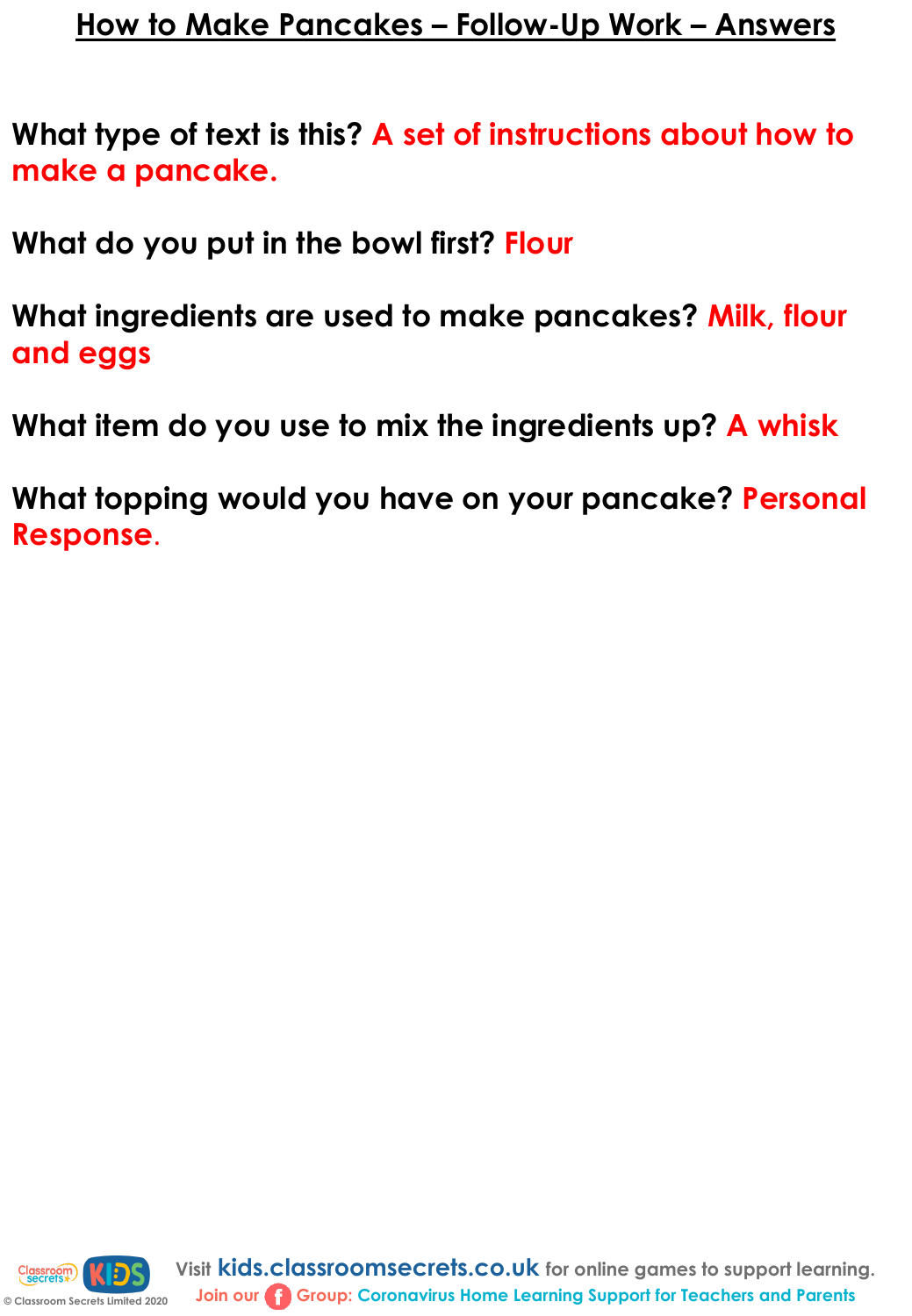## **By the River – Follow-Up Work – Answers**

## **1. Who can you see in the picture?**

**A woman who is travelling.**

# **2. What do you think she is doing?**

**She is travelling on a river.**

**3. What is the weather like? How do you know?** 

**The weather is sunny because you can see blue sky.**

**4. Where in the world could she be?** 

**She is in a country where tropical plants grow.**

**5. Do you think she is there just for the day? How do you** 

**know?**

**© Classroom Secrets Limited 2020**

**No. She has a big rucksack that is filled to the top.**

**Visit kids.classroomsecrets.co.uk for online games to support learning. Join our Group: Coronavirus Home Learning Support for Teachers and Parents**